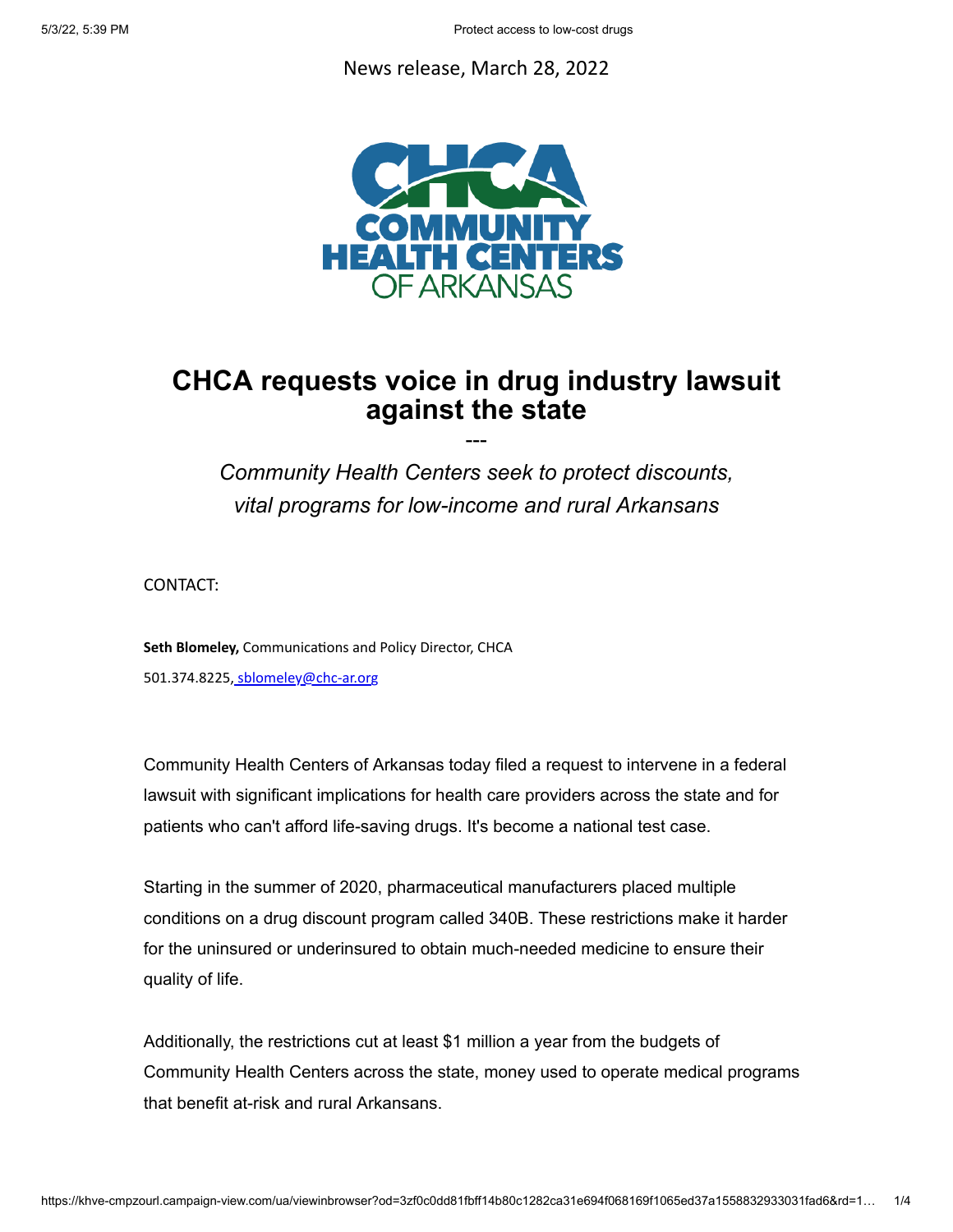## 5/3/22, 5:39 PM Protect access to low-cost drugs

"Manufacturers are literally making profits on the backs of our most vulnerable and financially burdened patients. Their actions are making it much more difficult to keep our clinics open. And, they're doing this in the middle of a pandemic, which is just awful," said Dr. Lanita S. White, chief executive officer of CHCA.

Responding to the manufacturers' actions, the Legislature overwhelmingly passed, and Gov. Asa Hutchinson signed, Act 1103 of 2021. CHCA, the Arkansas Pharmacists Association, and the Arkansas Hospital Association each supported the legislation.

Most notably, Act 1103 requires manufacturers to honor 340B discounts on prescriptions dispensed at community-based pharmacies. Most CHCs don't have inhouse pharmacies. They rely heavily upon contract pharmacies to serve the health care needs of their patients.

Act 1103 places the Arkansas Insurance Department in charge of enforcement.

But the pharmaceutical industry is continuing to force some patients to use only one pharmacy that may be dozens of miles away, limiting patient access and choice. Some patients must change their medicine or face the possibility of going without.

On September 29, 2021, in U.S. District Court in Little Rock, the Pharmaceutical Research and Manufacturers of America (PhRMA) filed suit against the Insurance Department and Attorney General Leslie Rutledge in her official capacity. PhRMA seeks to strike the section in Act 1103 pertaining to contract pharmacies. PhRMA alleges the state has no right to regulate the 340B drug program.

CHCA maintains that caselaw is clear that states can help ensure that programs approved by Congress are followed.

"PhRMA wants to circumvent the will of the Arkansas Legislature and Governor. Arkansans deserve better," said William von Oehsen of the Powers Pyles Sutter & Verville firm of Washington, which is representing CHCA in the case. The Steel Wright Gray firm of Little Rock is local counsel.

CHCA is asking U.S. District Judge Billy Roy Wilson to grant a request to intervene. Joining CHCA in the request is Piggott Community Hospital, a critical access hospital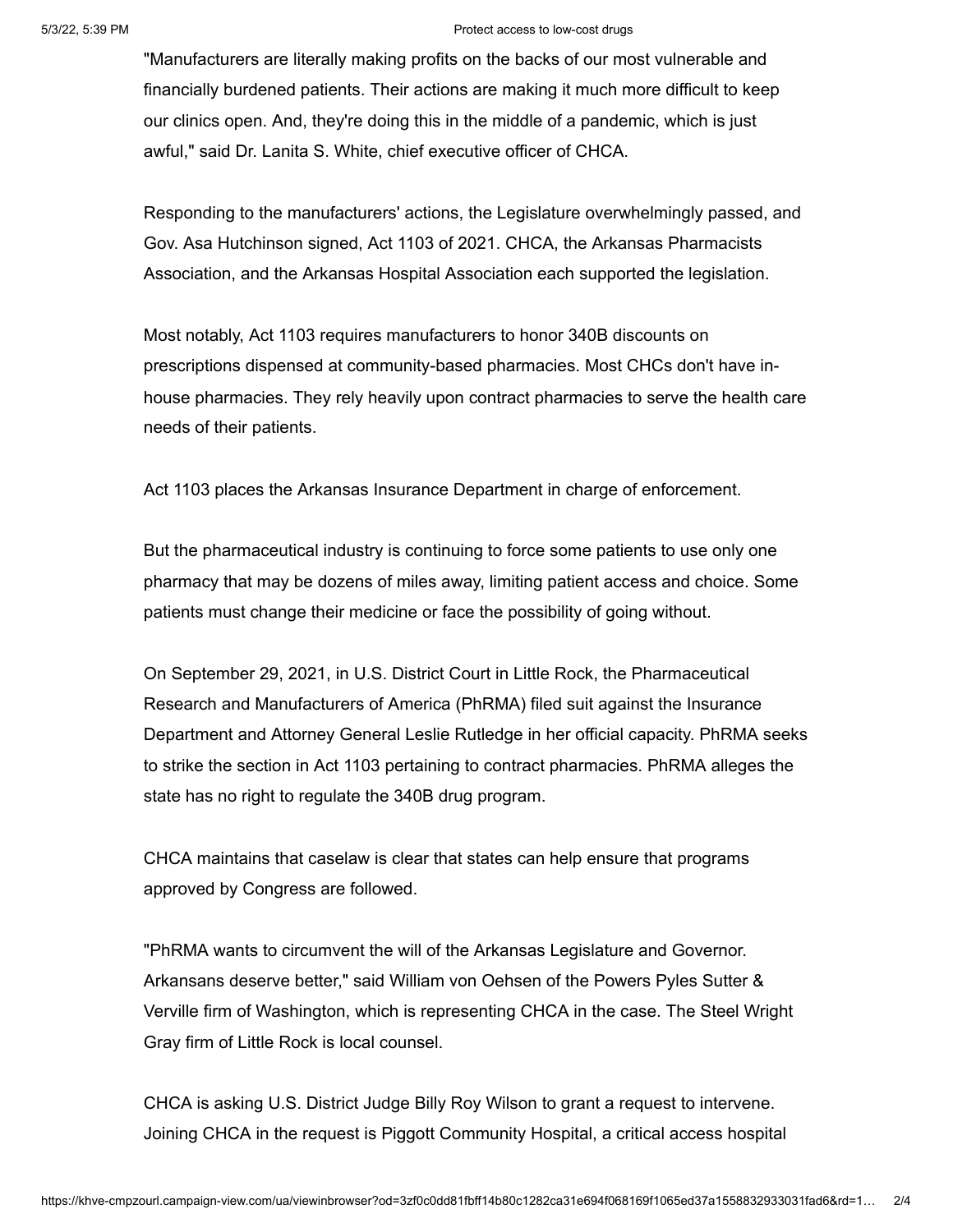## 5/3/22, 5:39 PM Protect access to low-cost drugs

dependent on contract pharmacies to serve their patients. The hospital is also represented by the Powers and Steel firms.

Intervention in the case will allow parties directly affected by the 340B restrictions, such as CHCs, to more fully present their points to the court.

Lawsuits in multiple other states pertaining to 340B restrictions by manufacturers are also pending. No other state has passed a law as strong as Arkansas' Act 1103, but several other states are seeking to follow Arkansas' lead. CHCs across the country have taken a keen interest in the Arkansas case.

Notably, 340B discounts are not funded by the government or taxpayers. Congress set up 340B as a condition for the pharmaceutical industry to participate in the Medicaid and Medicare program. In exchange for participation in that lucrative market, they provide discounts through 340B.

The federal Health and Human Services Department has taken the stance that the drug manufacturers' actions are illegal and contract pharmacy discounts must be honored.

**About:** CHCs are non-profit organizations fueled by patient revenue and federal grants meant to expand health care access for low-income, minority, and rural populations. CHCs provide many services including primary care, dental, behavioral health, and health education. CHCA provides advocacy, training, and support for CHCs in Arkansas.

Altogether, **12 CHCs** in Arkansas (including 11 member CHCA organizations) serve more than **240,000 people** a year at more than **160 sites.** Nationally, nearly **1,400** CHCs serve **30 million patients** a year.

**For more information on Community Health Centers in Arkansas**, please visit: <http://www.chc-ar.org/>

 $\mathcal{L}_\text{max}$  , and the set of the set of the set of the set of the set of the set of the set of the set of the set of the set of the set of the set of the set of the set of the set of the set of the set of the set of the

**Community Health Centers of Arkansas, Inc.**

**1701 S. Harrison St, Little Rock, AR 72203 501-374-8225 [www.chc-ar.org](http://www.chc-ar.org/)**